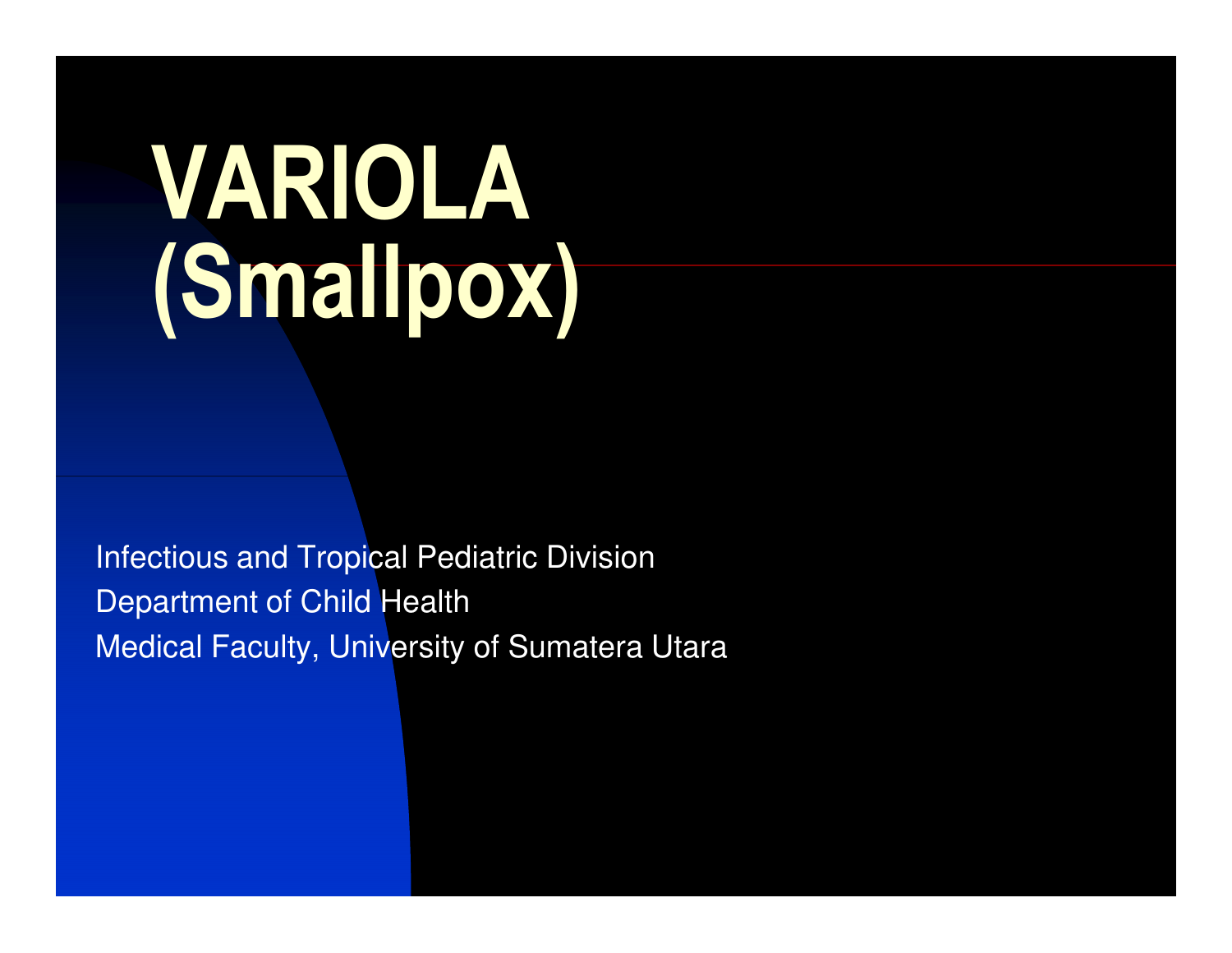Definition : Smallpox was an acute exanthematous viral infection having a 2-4 day febrile prodorme followed by a characteristic rash.

Variola major  $\rightarrow$  most severe form of variola, with  $\sim$  death occuring in about 20% of patients death occuring in about 20% of patients.

Variola minor  $\rightarrow$  CFR  $<$  2%

Etiology : variola virus → orthopoxvirus, DNA-DS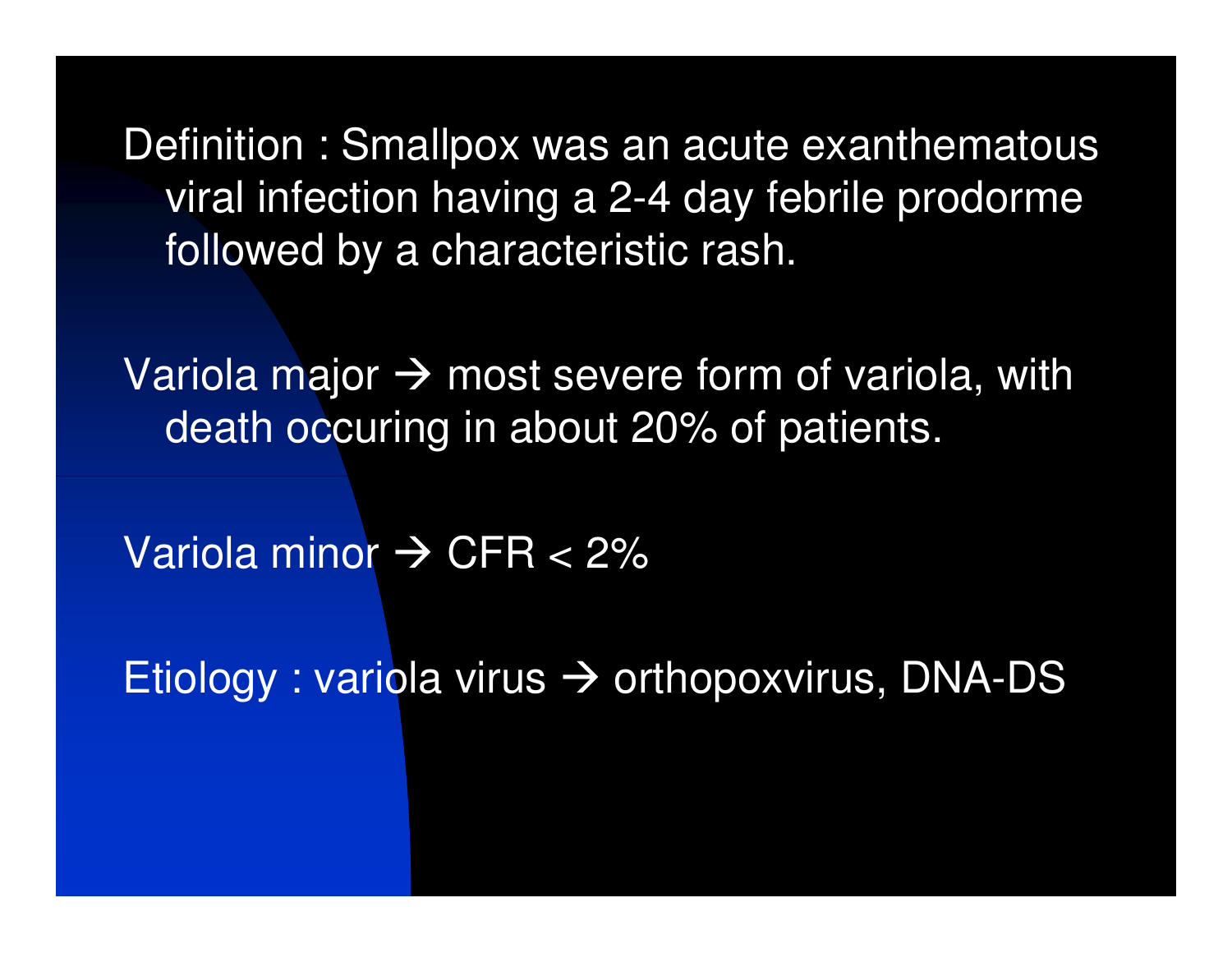Pathogenesis : after entering the oropharynx or nasopharynx, the virus multiplied in lymphoid tissue of the upper respiratory tract for about 2 days. This was followed by a 2 day viremia and then a 4 to 14 day latent period. Smallpox virus attacked most organ, but had particularly affinity for the skin.

Transmission : direct contact, and droplet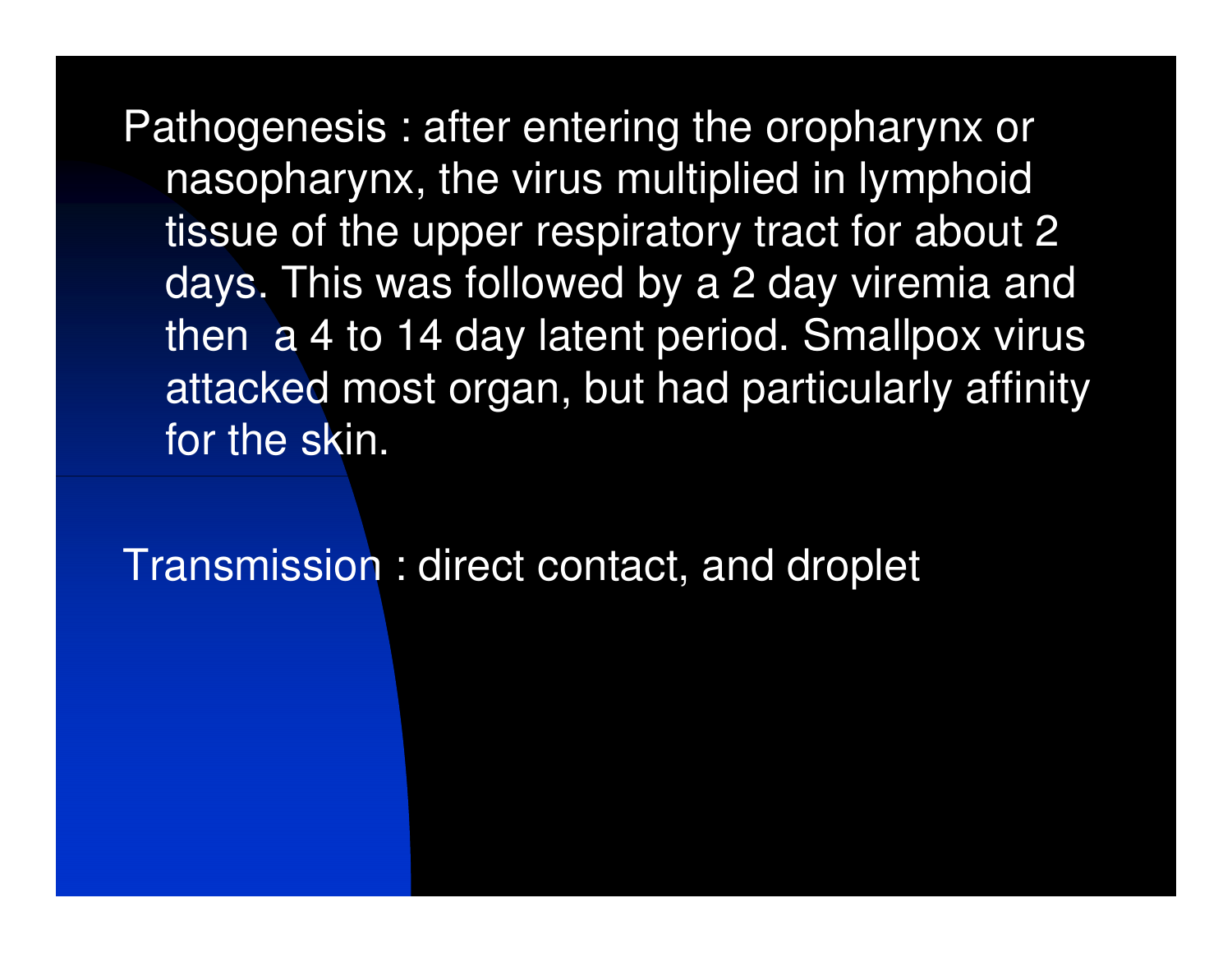

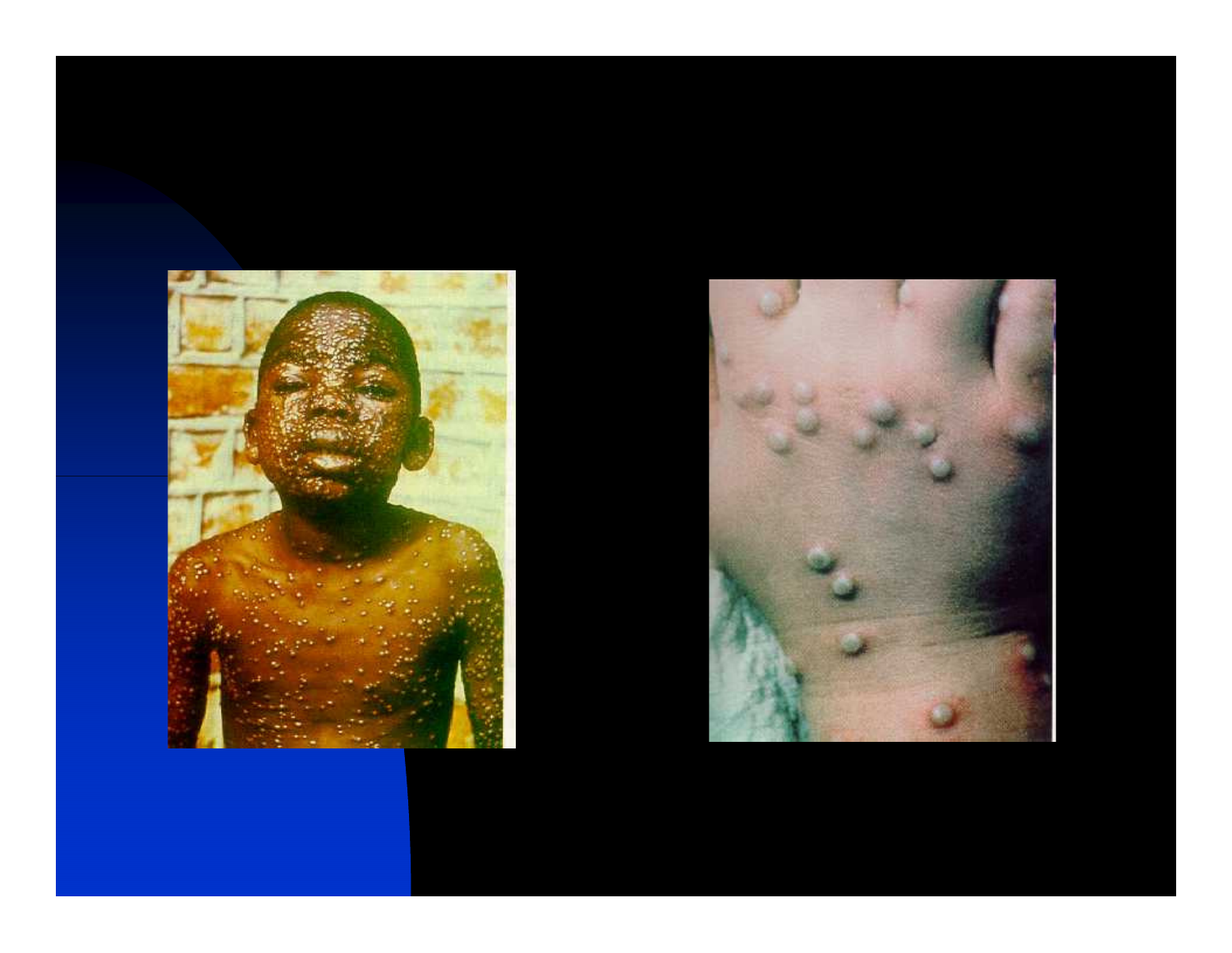## stages of smallpox infection



- • vaccine only effective < 3 days after initial infection
- vaccine complications ~3/106•(death in 40% of such cases)
- $\bullet$  early detection & isolation are most important for treatment
- aches, fever, rash, pustular
- spread by inhalation
- 1g smallpox can infect ~100 people via aerosol
- 
-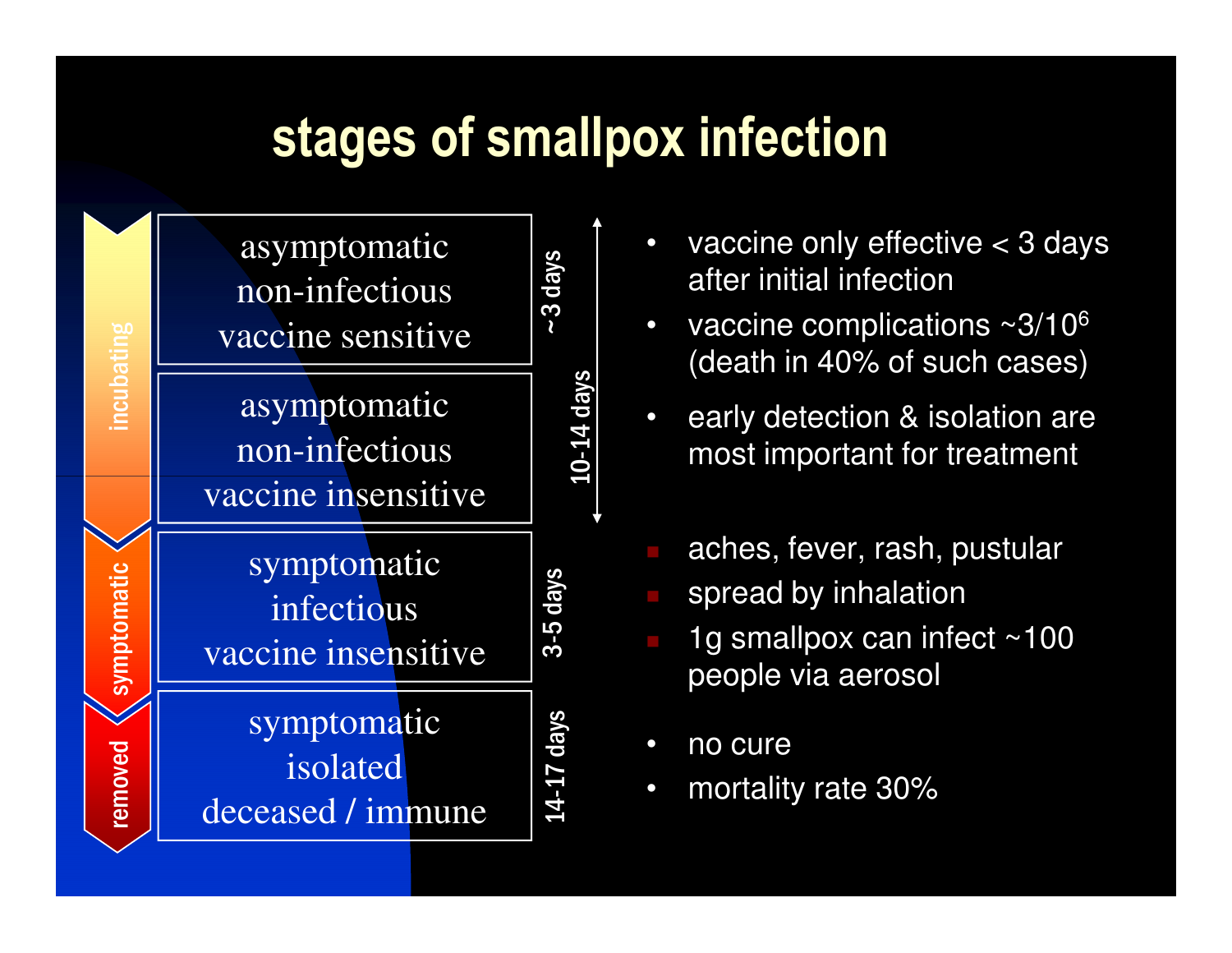Clinical manifestations :

The incubation period : 10-12 (7-17 days), fever (39-41°C) and severe headache, backache, and malaise occurred during the prodrome. This followed by the eruption, which began on the face and upper extremities. Most lesions evolved through similar stages, i.e. macules, papules, vesicles, and pustules, over 8-15 day period. The pustules umbilicated, dried, and began to desquamate between day 6 to 10 of rash, followed by crusting or scab stage.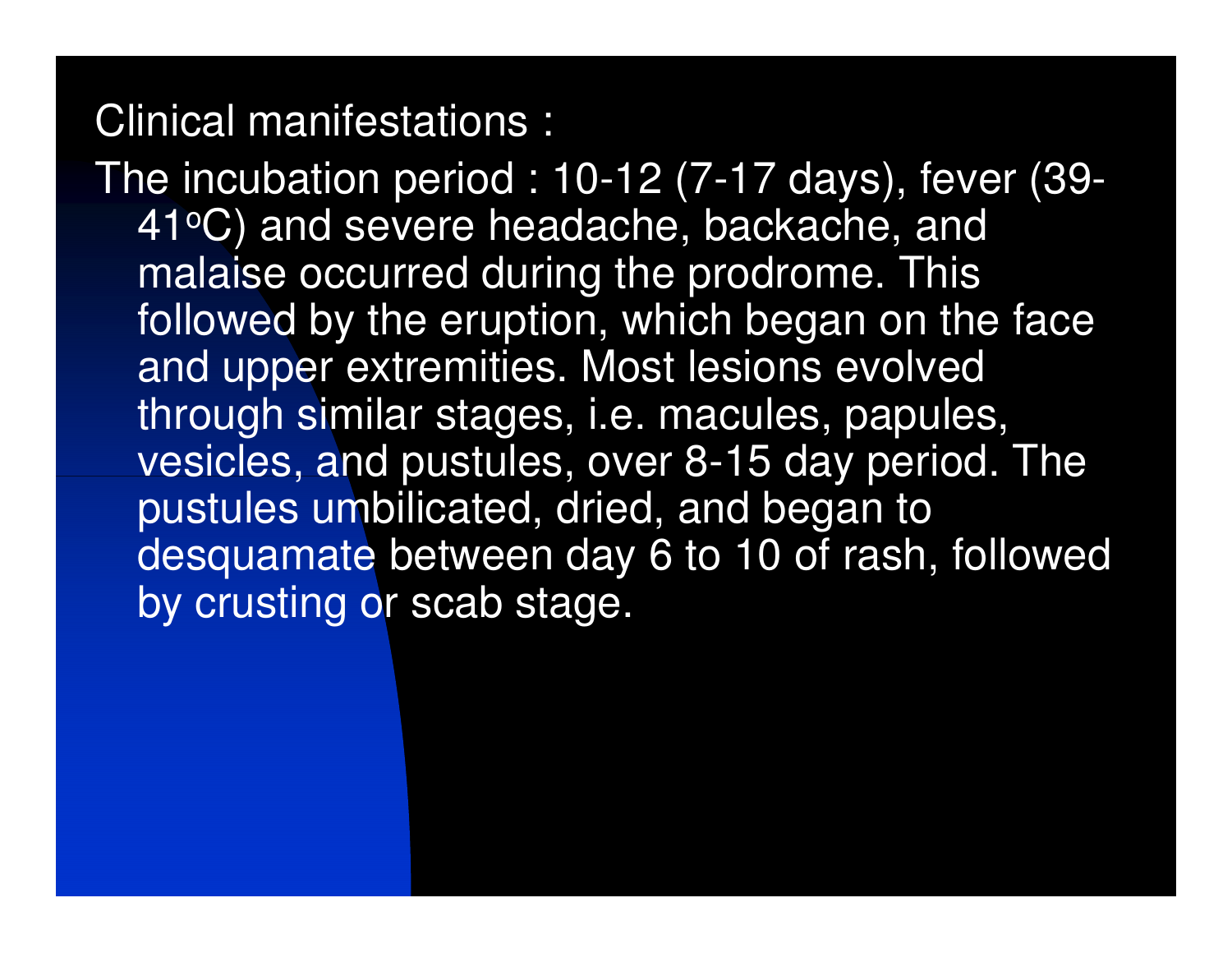The rash was concentrated mainly on the periphery, a cardinal point of diffferentiation between smallpox and chickenpox. In the severe form  $\rightarrow$  lesions occurred on the palms of the<br>hands and soles of the feet hands and soles of the feet.

Clinical variations :

1. Modified : occurred in vaccinated patients, mild prodrome and fewer lesions, and recovery was more rapid and complete.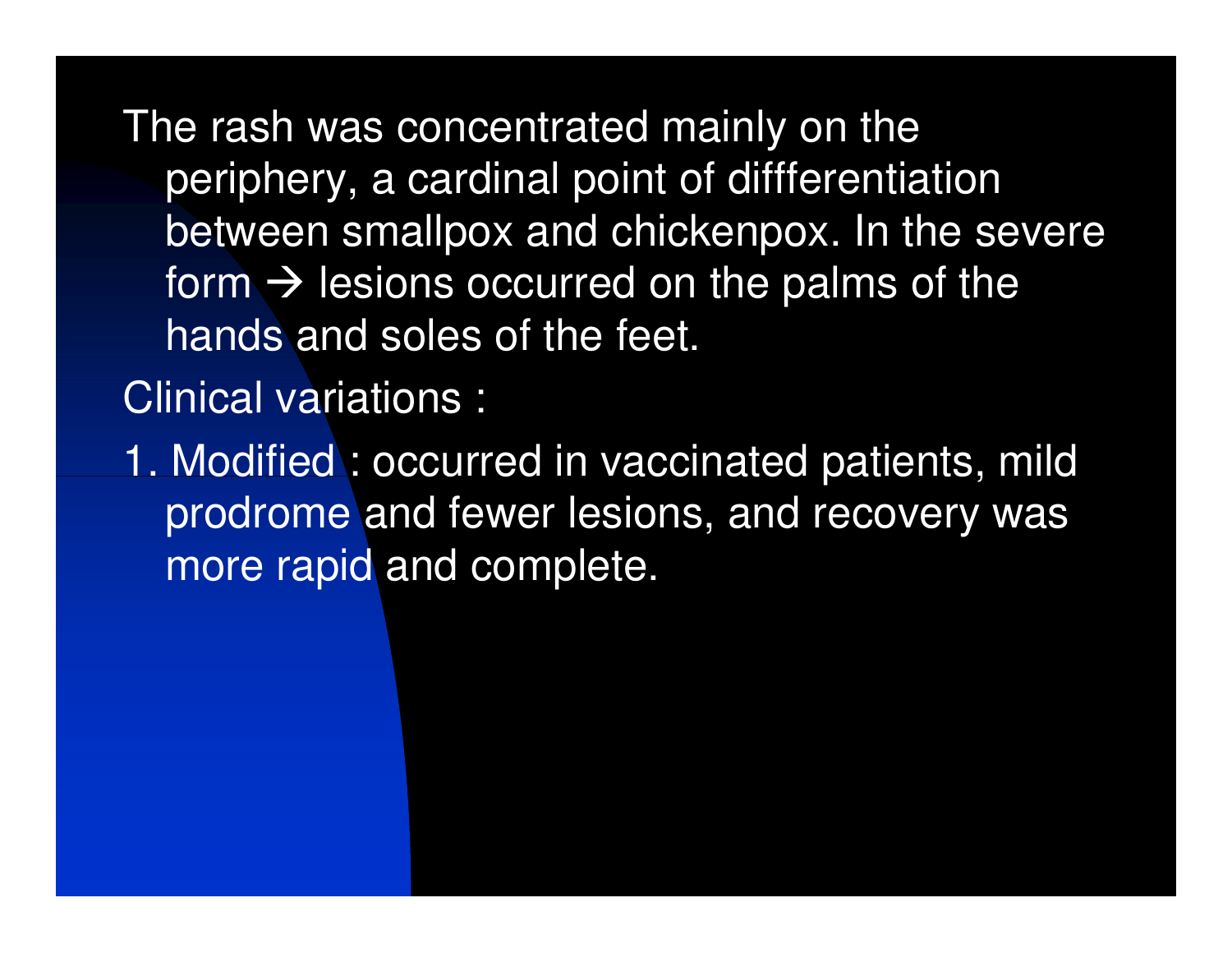2. Flat : had a severe prodrome with persistent fever, lesions were slow to mature, and pustules tended to be flat and coalesce, giving an "alligator skin" appearance. CFR was 40%

3. Hemorrhagic : <1% of cases and always fatal. The pre-eruptive phase was severe and the fever continued. Bleeding into the conjunctivae, mucous membranes, skin, kidneys, intestines, and urogenital system, without typical rash. Death occurred within 1 week of illness. This form was especially contagious.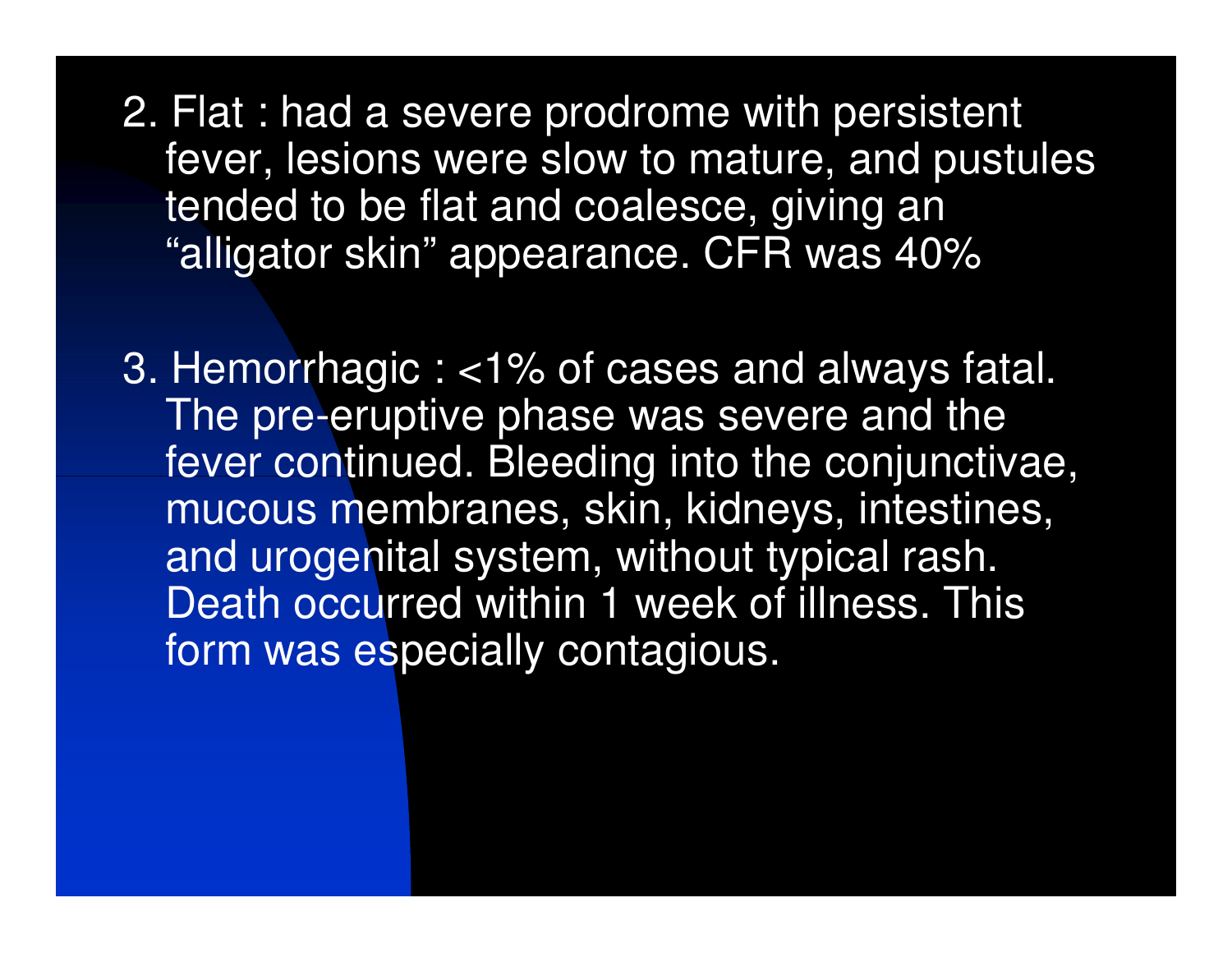- Variola virus is strictly a human virus, although primates and other animal can affected under lab conditions
- Infection begins when the virus comes into contact with oropharyngeal or respiratory mucosa, virus multiplication then occur in regional lymph nodes
- There are 2 clinical forms of smallpox : variola major and minor
- **Nariola major is severe and the most common form** with more extensive rash and high fever with a death rate of about 30%
- $\blacksquare$  Variola minor has less ■ Variola minor has less common presentation and much less severe with death rate of 1% or less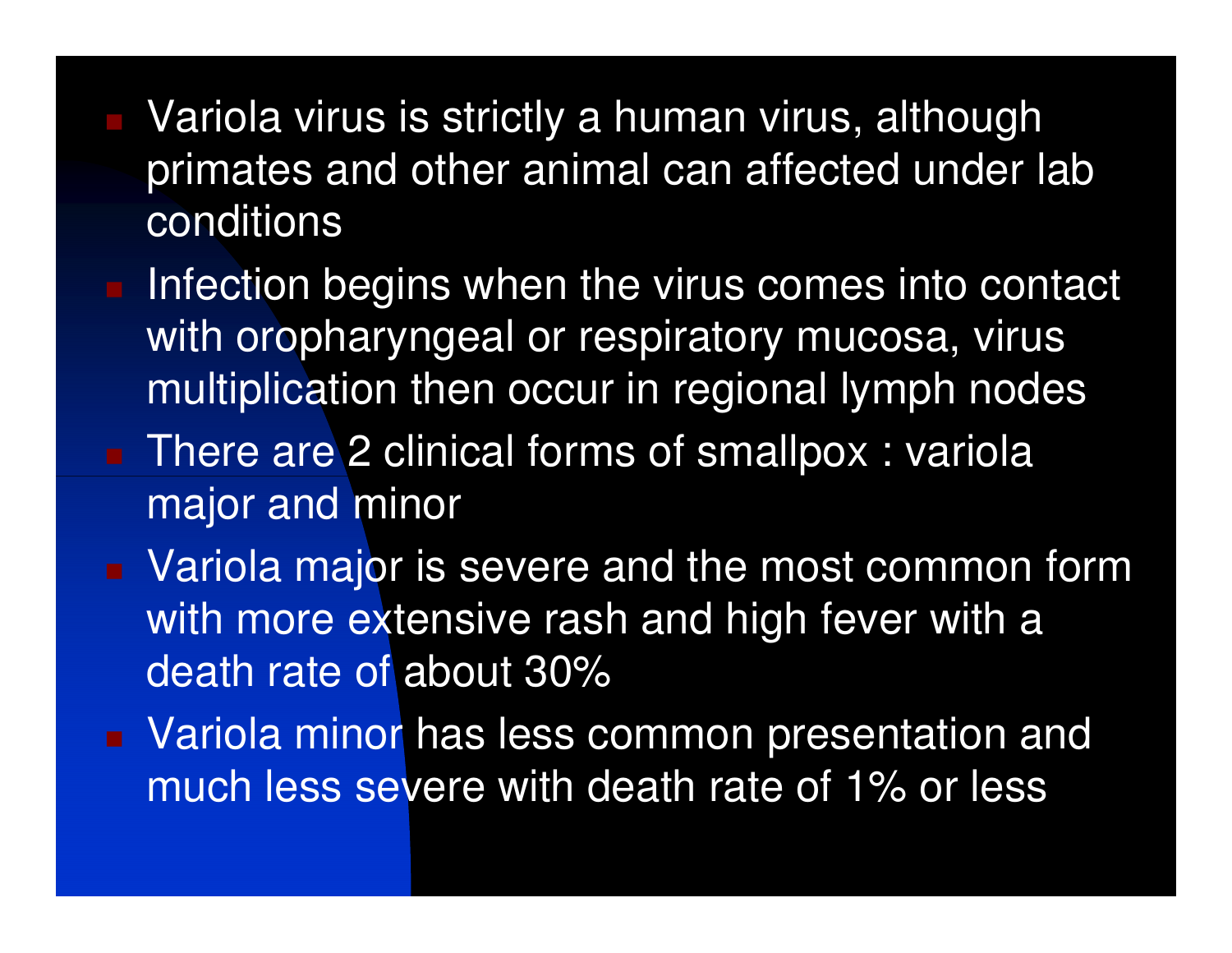Complications :

- Skin infections
- **Bacteremia**
- Pneumonia
- Panophthalmitis  $\rightarrow$  scarring  $\rightarrow$  blindness

## Diagnosis : on clinical ground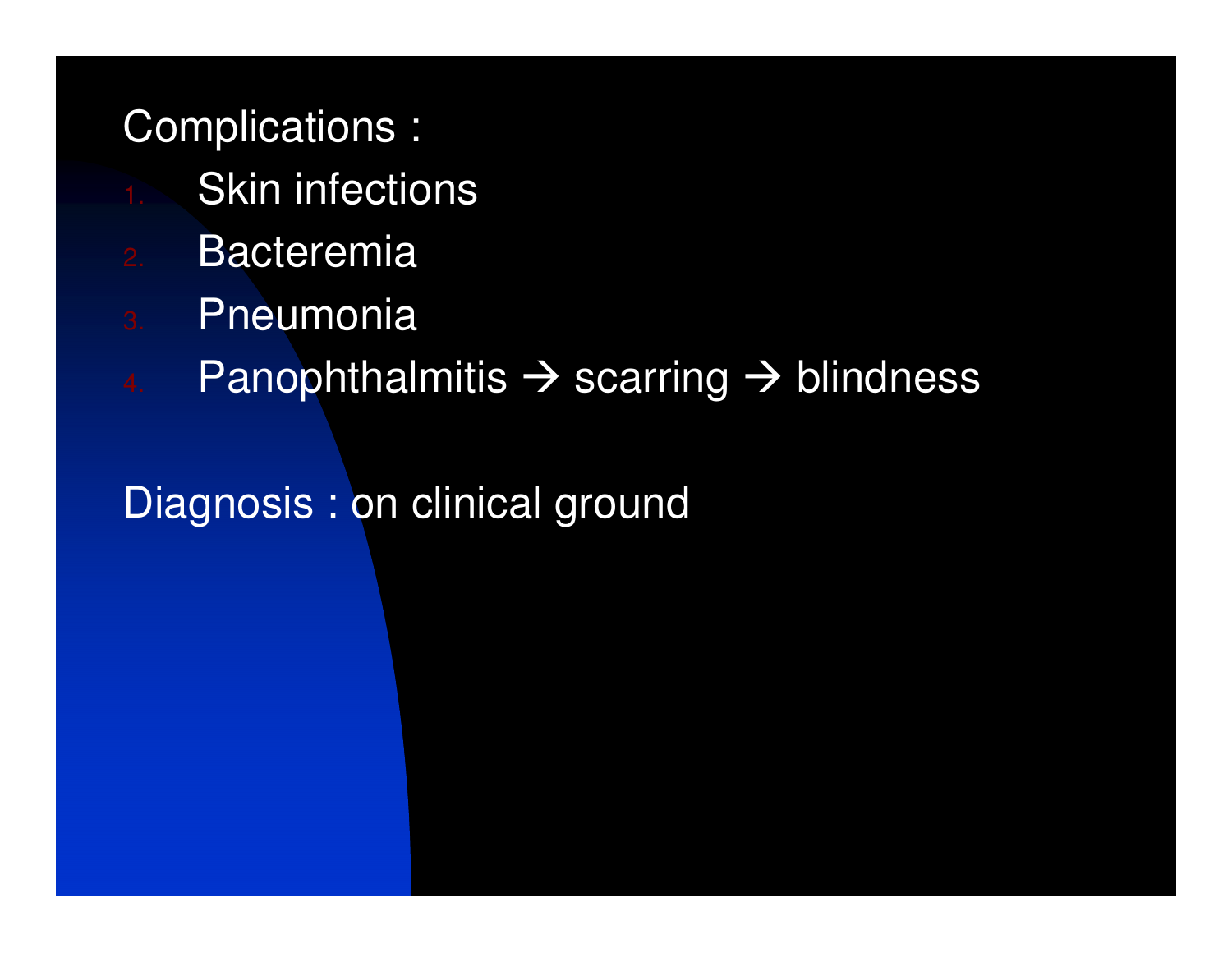Differential diagnosis :

- Drug reactions
- Insect bites
- Secondary syphilis
- Measles
- **Enterovirus**